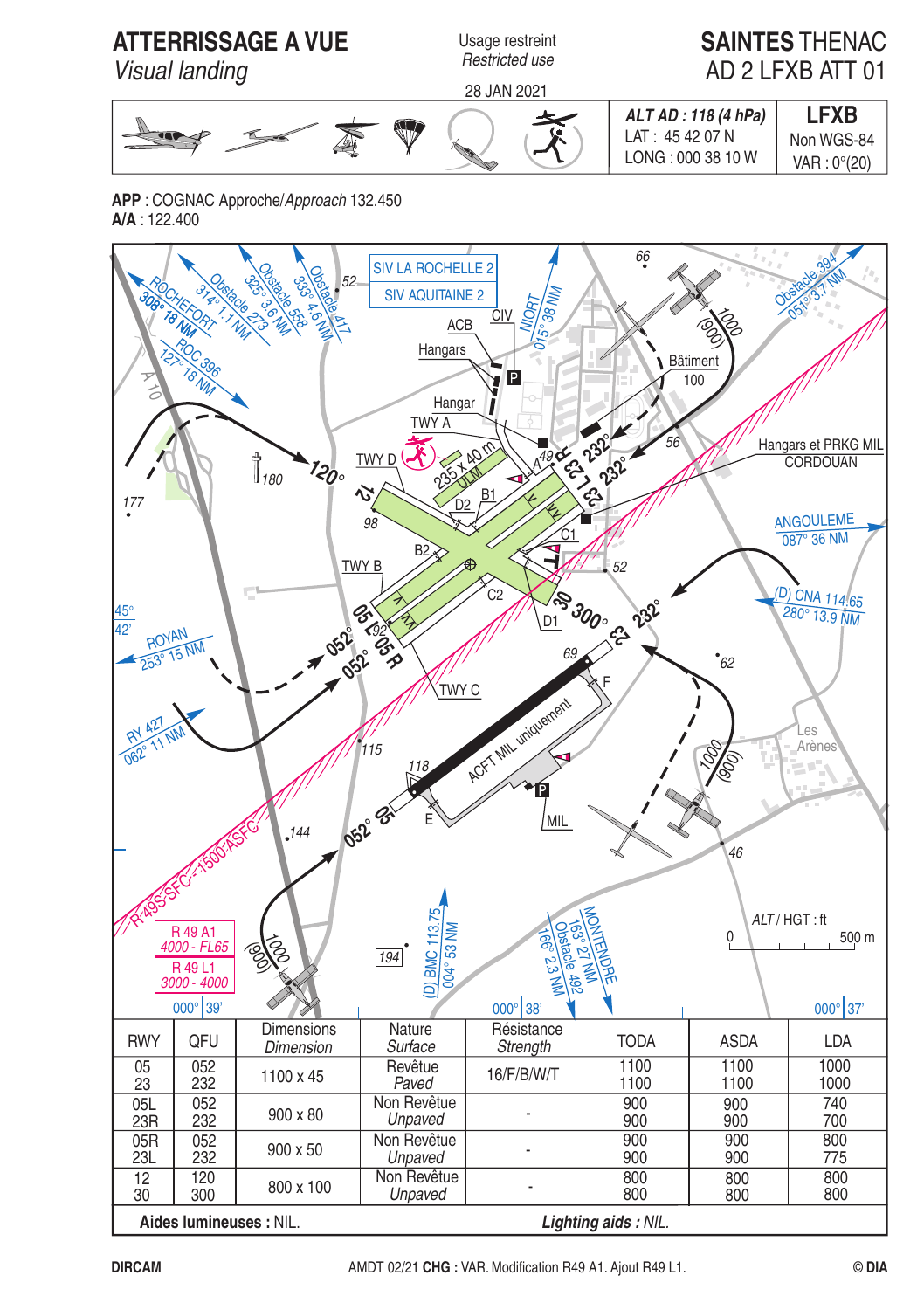# **SAINTES** THENAC

# **Consignes particulières** / **Special instructions**

# **Conditions d'utilisation de l'AD**

AD à usage restreint, réservé aux ACFT munis de radio

ACFT basés à plus de 80 NM de la plateforme doivent demander l'autorisation de se poser sur le site Le demandeur doit fournir par :

E-mail : etaa722-csi.soff-semaine@intradef.gouv.fr ou **■ 05 46 95 85 11 au service de permanence les** éléments suivants :

- Nom / Prénom

- Marque / Type d'ACFT

- Immatriculation ACFT

- Provenance / Destination

- Date / Heure prévue d'ARR et DEP

Une non réponse de la part de l'EETAA vaut acceptation de la demande.

Aucun TWY ou acheminement possible entre la RWY 05/23 revêtue et les RWY non revêtues

- RWY 05/23 : Non revêtue. Divisée en deux RWY parallèles : LDG et TKOF simultanés sur les deux RWY interdits

 - RWY 05 L/23 R : Non revêtue. Prioritairement réservée aux planeurs et ACFT de servitude ATTENTION REQUISE sur TWY BRAVO, balisage type bande planeur par marquage au sol sans cône blanc pour la limite RWY et TWY.

Tenir la trajectoire sol sur TWY BRAVO en restant au Sud des cônes jaunes du TWY

 - RWY 05 R/23 L : Non revêtue. Réservée aux ACFT, utilisable pour les planeurs en cas d'encombrement planeurs RWY 05 L/23 R

- RWY 05/23 : Revêtue. Réservée aux ACFT MIL et autorisée aux ACFT civils O/R CDT AD MIL

- RWY 12/30 : Non revêtue. Utilisable selon indication manche à air

- RWY ULM : réservée aux ULM basés, utilisable selon consignes locales

0800-1000 : MAINT et intervention sur RWY et TWY tous les WED

### **Procédures et consignes particulières**

Circuit basse hauteur < 500 ft : avec instructeur uniquement

Si pas d'activité MIL et / ou CIV, inspection de

 $\rightarrow$  SI pas d'activité MIL et / ou CIV, inspection de<br>RWY non réalisée : utilisation du terrain sous la

responsabilité du commandant de bord

### **AD operating conditions**

AD with restricted use, reserved for radio-equipped ACFT

Home based ACFT more than 80 NM from the platform must request permission to land on the site The applicant shall provide by :

E-mail : etaa722-csi.soff-semaine@intradef.gouv.fr or

05 46 95 85 11 in duty service following elements :

- Last name / First name
- Brand / ACFT type
- ACFT Registration
- Flight from / to
- Date / Time of ARR and DEP

Without reply from FFTAA is considered as an agreement

No TWY or delivery possible between RWY 05/23 paved and RWY unpaved.

- RWY 05/23 : Unpaved. Divided in two parallel RWY : simultaneous LDG and TKOF on both RWY prohibited

 - RWY 05 L/23 R : Unpaved. Priority reserved for gliders and tugs

ATTENTION REQUIRED on BRAVO TWY, markings glider tape type by ground marking without white cone for limit RWY and TWY

Hold the ground track on TWY BRAVO while staying south of the TWY yellow cones

 - RWY 05 R/23 L : Unpaved. Reserved for airplanes, usable by gliders in the event of glider congestion on RWY 05 L/23 R

- RWY 05/23 : Paved. Reserved for MIL ACFT and authorized for civilian ACFT O/R to AD MIL authority

- RWY 12/30 : Unpaved. Usable using windsock indication

ULM RWY : reserved for based ULM usable in accordance with local instructions

0800-1000 : MAINT and intervention on RWY and TWY every WED

### **Procedures and special instructions**

Low height patterns  $<$  500 ft : only with an instructor pilot on board

If no MIL and / or CIV activity the RWY inspection is not carried out : airfield use is under the responsibility of the pilot in command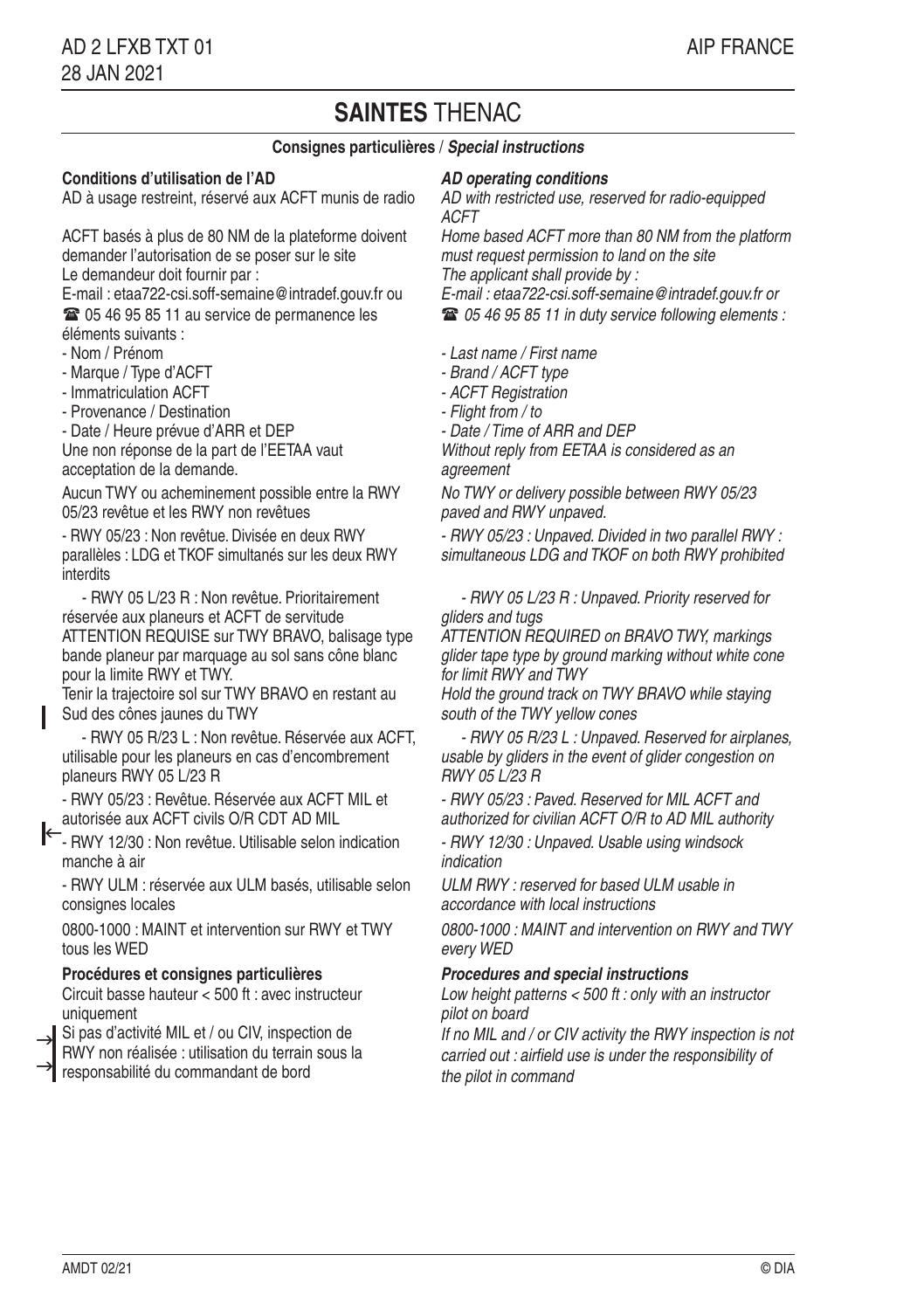# **SAINTES** THENAC

## **Activités particulières**

PJE sur AD (NR 367) : SFC - FL 125 SUM : TUE et THU : 0600-1600 WIN : TUE et THU : 0700-1500 Activité annoncée sur SAINTES A/A Activité réelle connue de LA ROCHELLE INFO Pendant activité LF-R 49 : PJE au dessus de 3000 ft AMSL, PPR COGNAC APP FL > 115 : PPR BORDEAUX ACC

### Voltige (NR 6715) :

Axe de RWY 05/23 non revêtue longueur 1000 m, 600 / 5000 ft AMSL

> 3000 ft AMSL et si LF-R49 L1 et / ou A1 actives : sur autorisation de COGNAC APP

Activité réelle connue de SAINTES A/A, COGNAC APP, LA ROCHELLE INFO

┝ AEM (NR 9060) : SFC - 350 ft ASFC / 0700-SS Vol libre et vols radiocommandés suivant protocole

Présence de cabine starter mobile en bordure de RWY à 10 m du TWY

### **Special activities**

PJE on AD (NR 367) : SFC - FL 125 SUM : TUE and THU : 0600-1600 WIN : TUE and THU : 0700-1500 Activity announced on SAINTES A/A Real activity known on LA ROCHELLE INFO During LF-R 49 activity : PJE over 3000 ft AMSL, PPR COGNAC APP FL > 115 : PPR BORDEAUX ACC

Aerobatics (NR 6715) : Unpaved RWY 05/23 axis length 1000 m, 600 / 5000 ft AMSL > 3000 ft AMSL and if LF-R49 L1 and / or A1 actives : upon authorization of COGNAC APP Real activity known by SAINTES A/A, COGNAC APP, LA

 $ROCHFI IF INFO$ AEM (NR 9060) : SFC - 350 ft ASFC / 0700-SS Free flights and remote piloted flights according to

protocol

Starter cabin on the edge of the RWY, 10 m from TWY